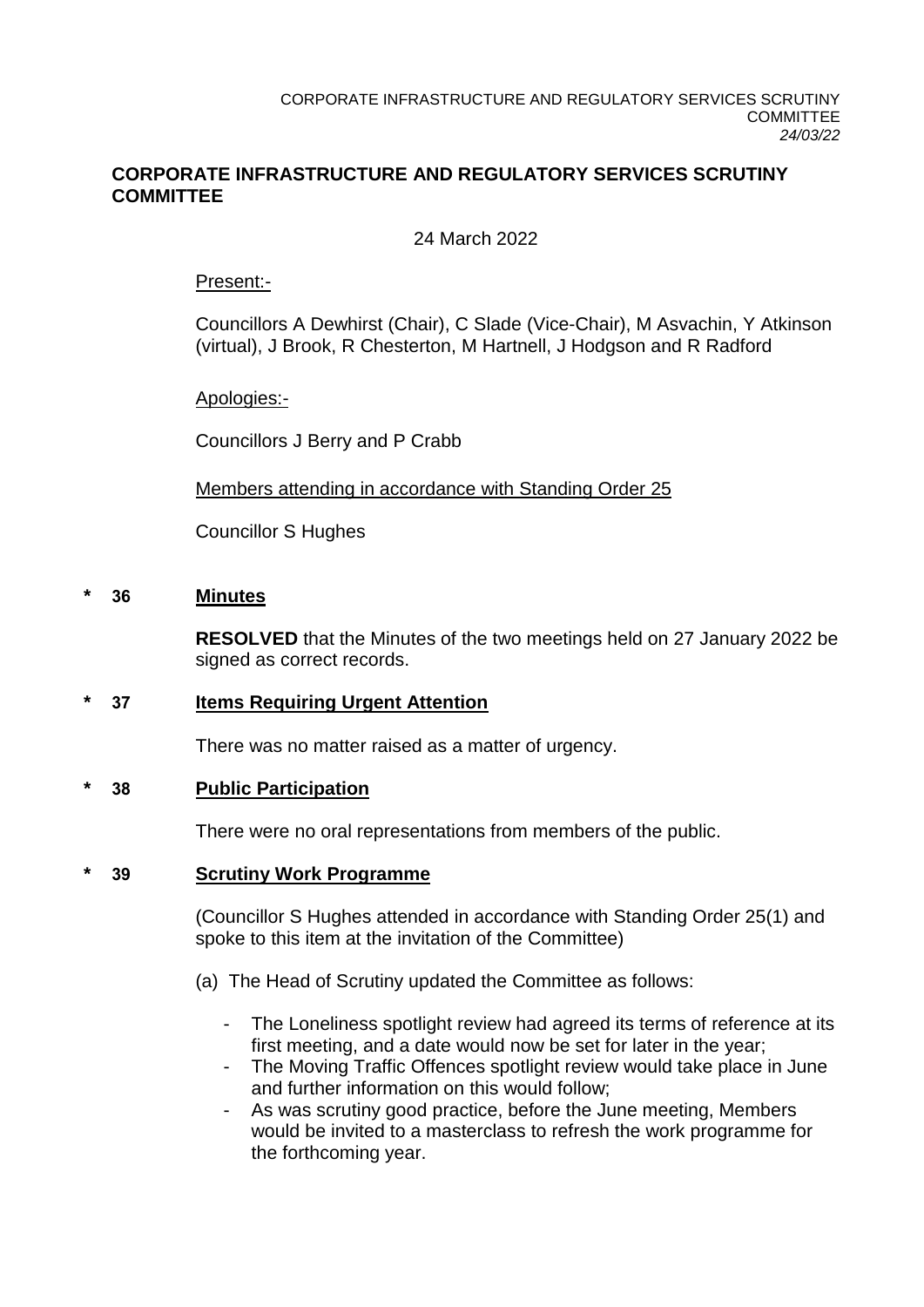CORPORATE INFRASTRUCTURE AND REGULATORY SERVICES SCRUTINY COMMITTEE 24/03/22

## (b) East Devon HATOC Minute 24\*/14 February 2022: A3052 Speed Limits and Facilities for Active Travel – Greendale to Cat & Fiddle

The Committee noted that the East Devon Highways and Traffic Orders Committee had, on 14 February 2022, considered the Report of the Chief Officer for Highways, Infrastructure Development and Waste (HIW/22/4) related to the A3052: Speed Limits and Facilities for Active Travel - Greendale to Cat & Fiddle. The Committee had RESOLVED the Corporate Infrastructure and Regulatory Services Scrutiny Committee be asked, in their overview role, to review the local speed limit policy.

The Cabinet Member highlighted that the Scrutiny Committee had resolved, at their meeting on 12 June 2018, to set up a task group to review the local speed limit policy, which had led to the development of the 'Traffic Speed Task Group' report that was published in June 2019.

Work was continuing to develop speed policy based on the Task Group work and the Cabinet Member therefore suggested that this work was completed before any further review was undertaken.

The Committee was happy to note the position.

## **\* 40 COVID-19 update**

The Council's Chief Executive updated the Committee on the current position within Devon relating to Covid-19 as follows:

- Following the relaxation of restrictions and the stepping down of the testing regime there was a high level of incidence in the population, and the South West currently had the highest prevalence rate.
- The dominant variant was the Omicron BA.2 sub-variant, which was highly transmissible, although people seemed not to be getting extremely ill.
- The number of patients in hospital was currently 30% higher than at any other time during the pandemic, with Devon, Plymouth and Torbay hospitals currently having 416 patients with Covid.
- As of yesterday, there were 46 significant outbreaks in Devon care homes.
- Pressure on Health services was now acute, which was impacting on dealing with other emergencies.
- Schools were also impacted due to staff and pupil absences.
- Public Health professionals were monitoring the situation very closely.
- Focus was now on vaccination efforts going forward and to prepare for going into the autumn.

Members' questions and discussion included: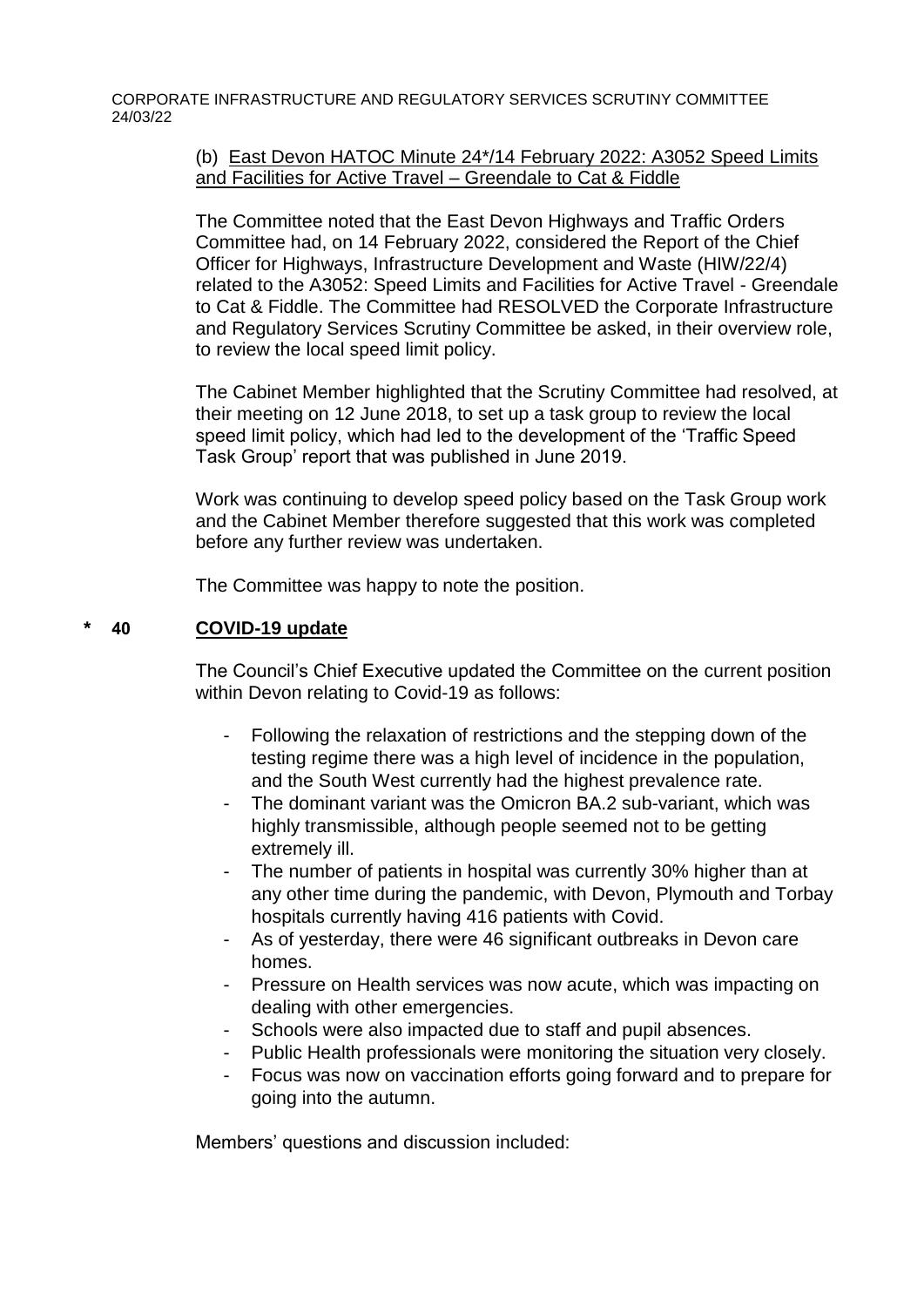- Council services had not been impacted significantly as a result of Covid absences, partly due to remote working practices remaining in place.
- Mental wellbeing within young people was being monitored; and one issue in particular was the high level of school absence where children and young people were finding it difficult to reintegrate.

The Chair thanked the Chief Executive for the update.

## **\* 41 Race Equality Audit - Role of Scrutiny Members**

The Committee considered the Report of the Chief Executive (CX/22/01) on the role of Scrutiny in implementing the recommendations of the January 2022 Race Equality Audit report.

The Audit's objectives were to provide an honest assessment of how it felt for Black and Asian colleagues to work for Devon County Council, to challenge assumptions and advise on actions to ensure the County Council became a place where Black, Asian and other ethnically diverse staff felt safe, included and welcomed. The full report was available, together with an accompanying summary infographic, at [https://www.devon.gov.uk/equality/performance](https://www.devon.gov.uk/equality/performance-andmonitoring/raceaudit21)[andmonitoring/raceaudit21.](https://www.devon.gov.uk/equality/performance-andmonitoring/raceaudit21)

The Report's recommendations were set out under six themes:

- Denial of Racism
- 'Small Numbers' Rhetoric
- "No Data" Excuse
- White Fragility in Leadership
- Lack of Sufficient and Consistent Leadership for Diversity and Inclusion
- Unwelcoming culture for Black and Asian People.

Members' discussion points with the Chief Executive and Corporate Equality Officer included:

- in language, the preferred term to use was 'Black, Asian and ethnically diverse', rather than BAME;
- assurance that recruitment would be based on merit and not on diversity, and that steps were needed to encourage Black, Asian and ethnically diverse to apply for jobs;
- the proposed annual report to this Committee would be available on both the Council's internal and external websites; and
- that mentoring programmes and further learning and development for all staff be extended to include all Members.

It was **MOVED** by Councillor Dewhirst, **SECONDED** by Councillor Slade and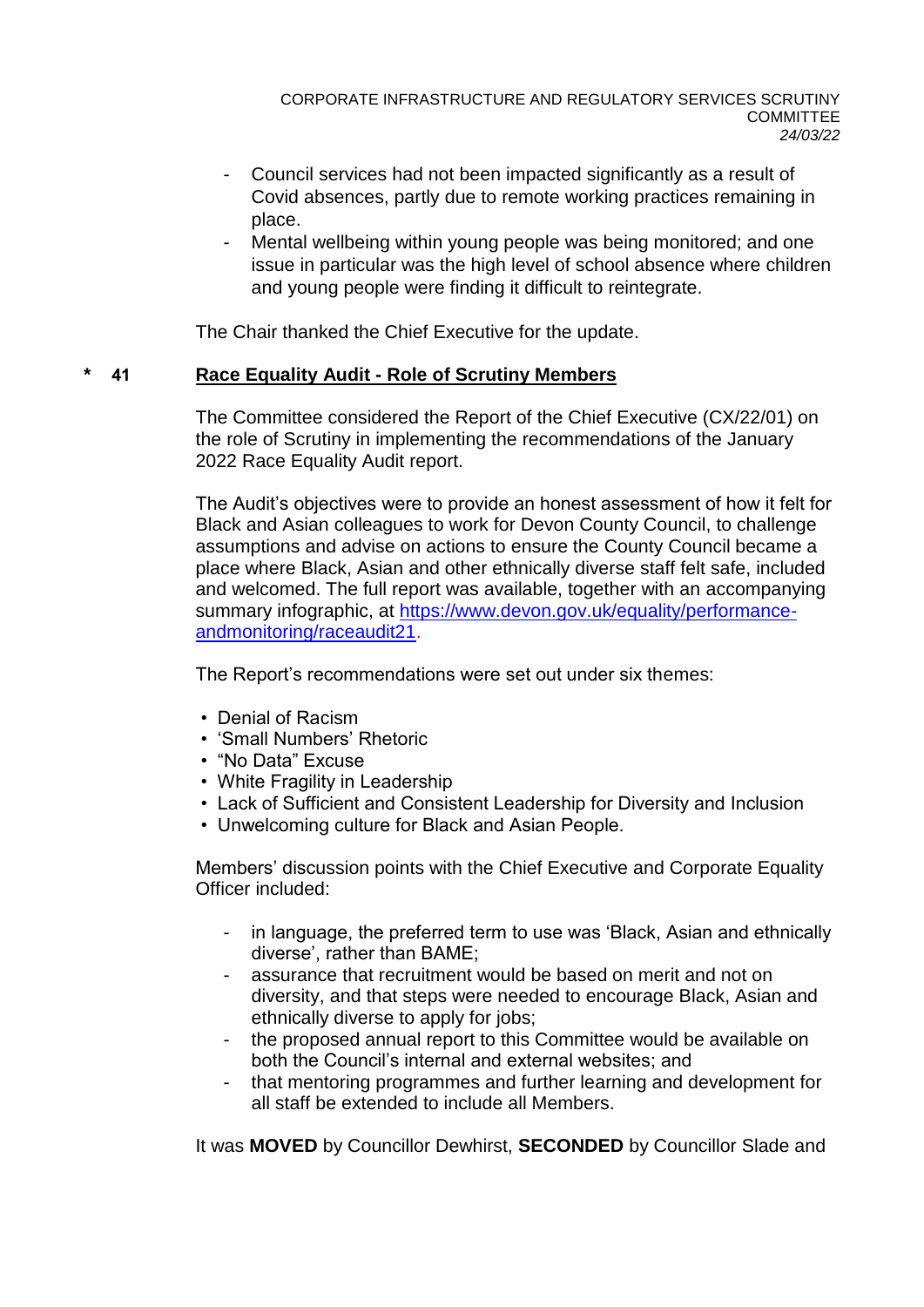CORPORATE INFRASTRUCTURE AND REGULATORY SERVICES SCRUTINY COMMITTEE 24/03/22

### **RESOLVED**

- (a) that the Let's Explore Race mentoring programme be made available to all Management and Members of the Council;
- (b) that further learning and development be undertaken by all staff and Members of the Council; and
- (c) that a further report updating on progress come to the Committee in six months' time.

### **\* 42 Civil Parking Enforcement and Health & Care Worker Permit Scheme**

(Councillor Hughes attended in accordance with Standing Order 25(1) and spoke to this item at the invitation of the Committee.)

The Committee received the Report of the Chief Officer for Highways, Infrastructure Development and Waste (HIW/22/15) which updated on key areas of work for the service, covering Customer Service, Conflict Management, Recruitment and the Health & Care Worker Permit Scheme.

Of particular note was the unacceptable verbal abuse and aggression from the public towards frontline local authority staff

Members' questions and Officer discussion covered:

- of the 2665 total service requests received in 2021, the majority were in traffic regulation order areas and therefore actionable;
- recruitment remained challenging within the Council's parking enforcement team;
- for special events, e.g. Remembrance Sunday, a temporary traffic regulation order had to be applied for, which could include enforcement support if requested.
- the 23 beats referred to under the KPI3 indicator covered the main market and coastal towns and other communities were picked up through reactive needs.
- the latest annual report (which was currently in edit) included information on which communities were attended and number of parking charge notices issued; stats were also kept updated on the Council's external parking pages.

It was **MOVED** by Councillor Dewhirst, **SECONDED** by Councillor Slade and

## **RESOLVED**

(a) that recruitment continue to ensure that a high quality service can continue to be provided allowing enforcement to be deployed where it is most needed;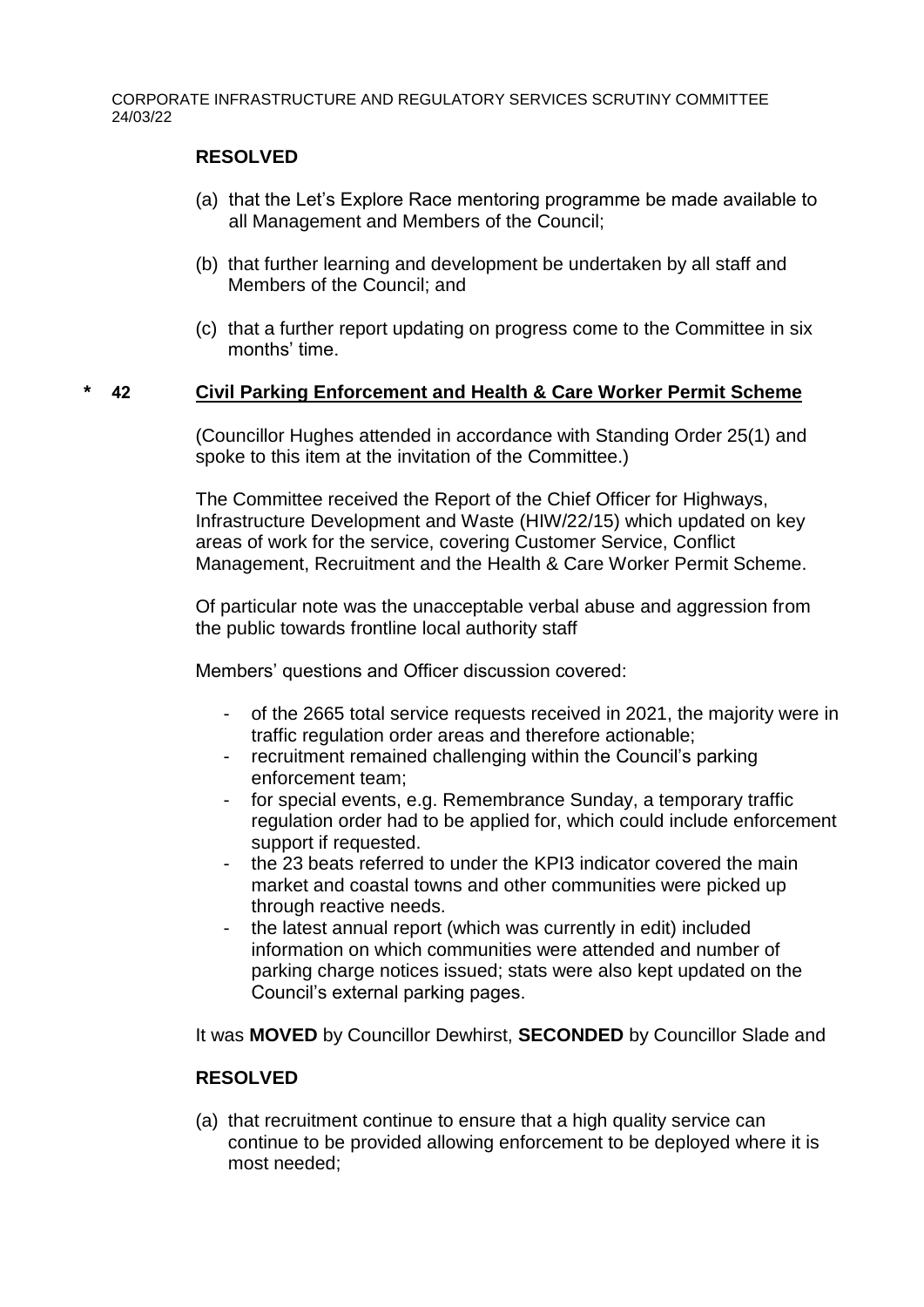- (b) that the abuse of staff is totally unacceptable;
- (c) that the Service will continue to invest in technology both in terms of staff protection and provision of paid parking, with an emphasis on reducing the need for physical payment and promotion of pay by phone/app options; and
- (d) that the latest annual report come back to the next Committee meeting.

### **\* 43 Speed Policy and Management Progress Report**

(Councillor Hughes attended in accordance with Standing Order 25(1) and spoke to this item at the invitation of the Committee.)

The Committee received the Report of the Chief Officer for Highways, Infrastructure Development and Waste (HIW/22/17) which summarised the progress for a number of the actions, recommendations and proposals arising from the Scrutiny Committee Speed Task Group reports in June 2019 and November 2020.

A Speed Management Working Group had been established in 2020 comprising Members and Officers from appropriate teams to manage the implementation of the recommendations and had met on a monthly basis.

The report updated on key areas of work for the past 12 months, including:

- Developing the Newton Abbot 20mph Trial
- Continued development of the SCARF process
- Innovation

Members' questions and Officer comments covered:

- The deadline for expressions of interest for 20mph speed limit schemes was 31 March, with the aim of completing them within the 20022/23 financial year; and 44 expressions had been received so far, with a limited budget of £100,000 available.
- The process for speed checking was taking longer than expected due to staff shortages within the service
- The SCARF process had been slow especially during the pandemic because of staffing issues; and to give greater transparency, an online tracker was to be set up so the public could monitor reported concerns.

The Committee were happy to note the Report.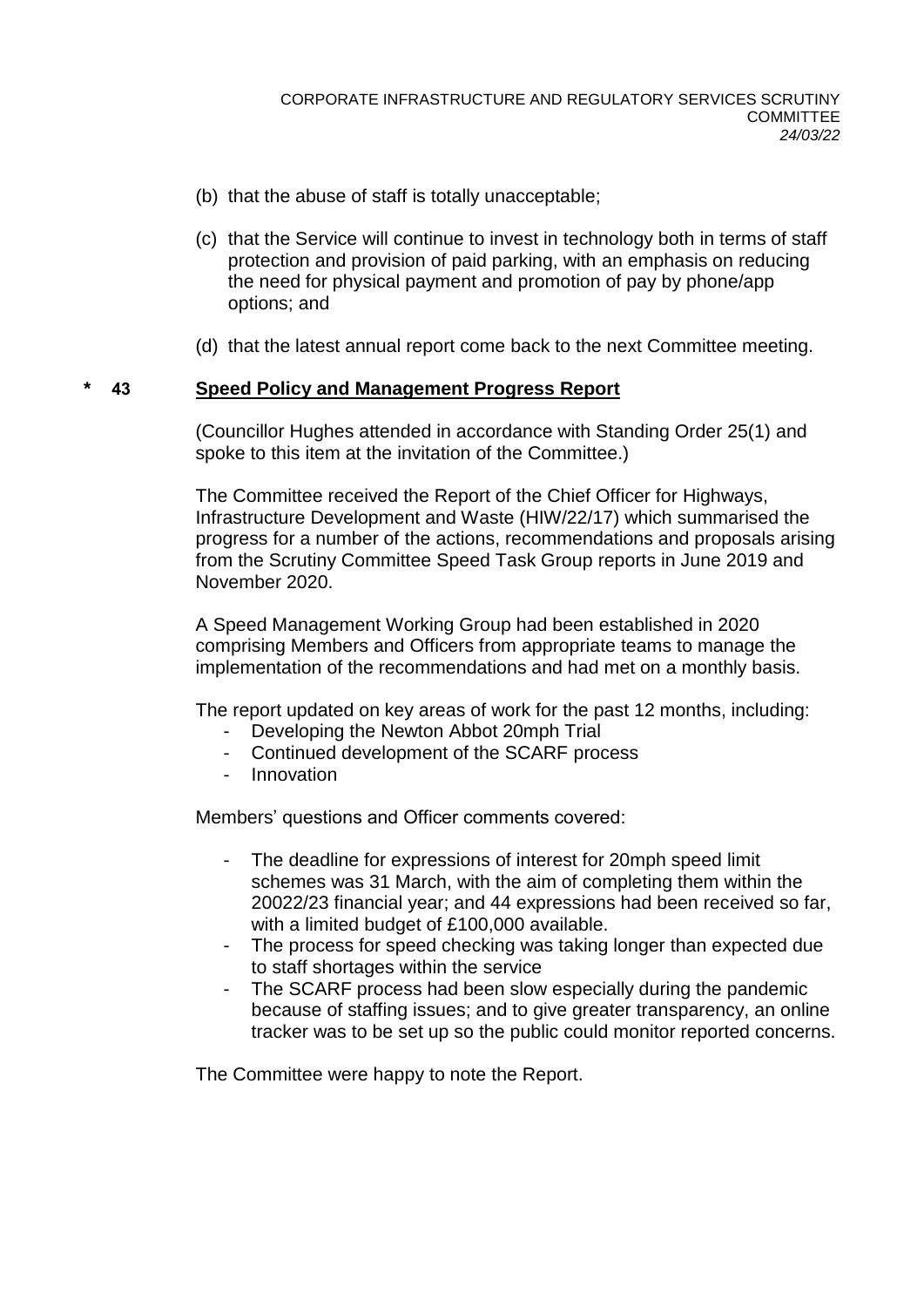CORPORATE INFRASTRUCTURE AND REGULATORY SERVICES SCRUTINY COMMITTEE 24/03/22

## **\* 44 Standing Overview Group - Highways Infrastructure Asset Management Strategy**

The Committee received the report from the meeting of the Corporate Infrastructure and Regulatory Services Scrutiny Committee Standing Overview Group held on 3 March 2022, which highlighted key points discussed and agreed actions on the Highway Infrastructure Asset Management Strategy.

It was **MOVED** by Councillor Dewhirst, **SECONDED** by Councillor Slade and

**RESOLVED** that the report be accepted as an accurate record of the meeting held and that the recommendations contained therein be endorsed and commended to Cabinet, namely:

- (a) repair and maintenance of our road networks be underpinned by a positive and proactive approach and efforts to be made to implement this mindset into the working practices of DCC staff and contractors;
- (b) the Community Road Warden Scheme and the Snow Warden Scheme be continued and expanded;
- (c) annual work programmes be produced to cover integrated schemes and additional detail is included where these include drainage repair;
- (d) graffiti be explicitly recognised in the Plan as a notable problem and innovative solutions to graffiti removal be investigated; and
- (e) further exploration of local council involvement in highway maintenance is undertaken, to include closer relationships between local councils and the County Council.

## **\* 45 Highways Performance Dashboard**

(Councillor Hughes attended in accordance with Standing Order 25(1) and spoke to this item at the invitation of the Committee.)

The Committee received the Report of the Chief Officer for Highways, Infrastructure Development and Waste (HIW/22/16) on the Highways Performance Dashboard, which provided an overview of the performance of Devon Highways in the following areas:

- Reactive works including potholes and drainage cleaning
- Winter service
- Preparations for the contract extension.

In discussion, Members' questions and comments included: